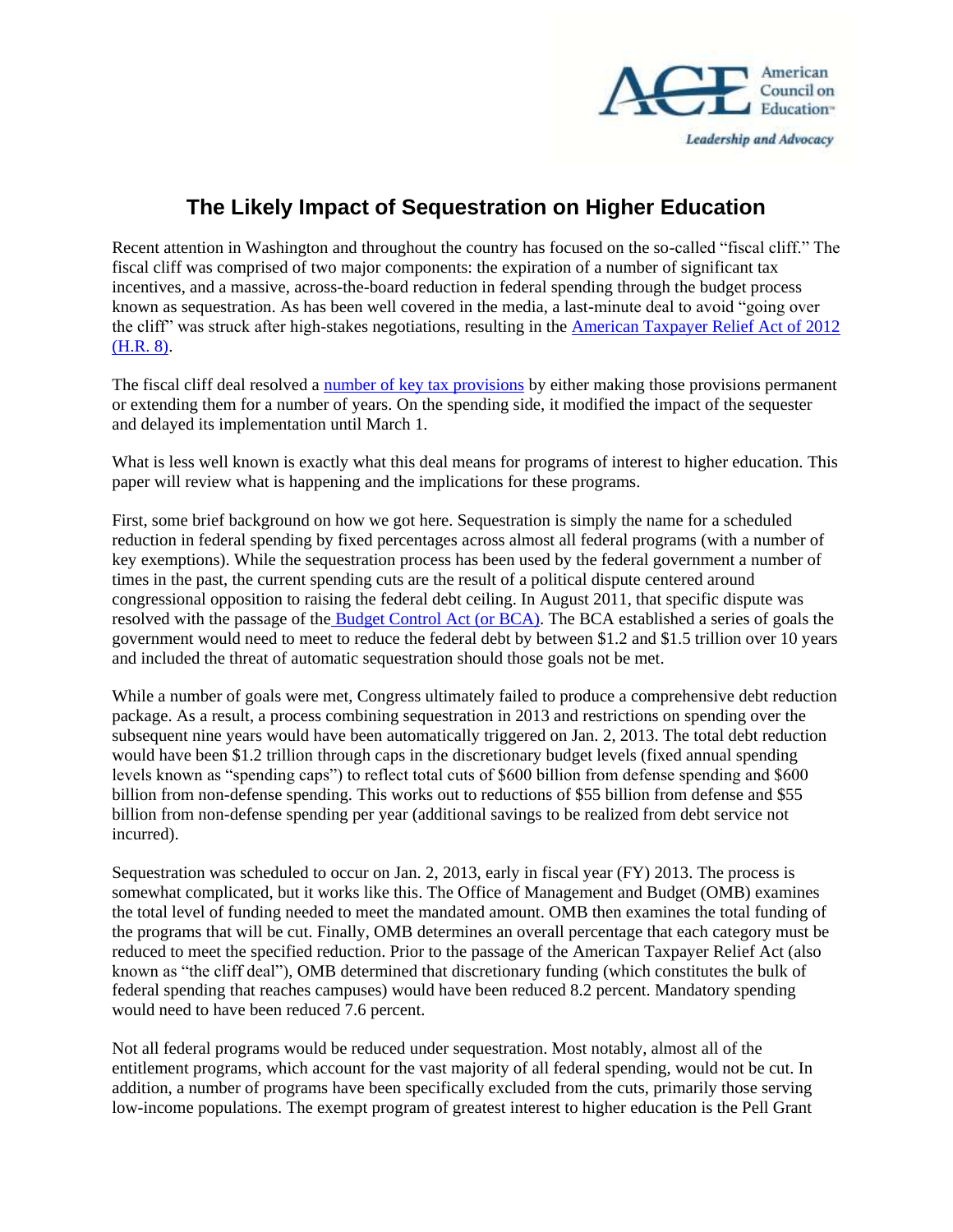Program, which provides around \$35 billion in need-based grant aid to students annually. The administration has also indicated they will not impose the cuts on current military benefits or veterans' benefits.

As mentioned above, negotiations over the fiscal cliff ultimately produced a compromise bill that dealt with the tax issues while delaying the sequester cuts by two months. It did this by "paying" for the delay, at a cost of \$24 billion. This \$24 billion reduction was paid for with \$12 billion from changes to tax provisions of Roth IRA plans, and the remaining \$12 billion was found by changing the spending caps for FY13 and FY14. It reduced the FY13 caps for defense and non-defense spending by \$2 billion each, and the FY14 caps for defense and non-defense spending by \$4 billion each. The \$24 billion reduction means that less money will be cut through sequestration in FY13. Accordingly, the sequester percentage cuts are smaller as well, dropping from 8.2 percent to approximately 5.1 percent for discretionary-funded programs, and 7.6 percent to approximately 5.3 percent for mandatory-funded programs.

## **How This Impacts Higher Education**

For students and institutions, there are two major areas where the impact of sequestration will be felt: research funding and student aid. These two categories are by no means inclusive of all programs with funding implications for higher education, but they do comprise the overwhelming majority of federal funding to campuses. All programs in these areas will be reduced by roughly 5.1 percent under sequestration.

## *Research Funding*

The federal government's support is critical to the pursuit of scientific research and development (R&D) on university campuses. The National Science Foundation (NSF) estimates that in FY11 (the most recent year for which there is data), the federal government provided \$40.8 billion to institutions for research and development, which comprises 62.6 percent of all higher education R&D funding. Six federal agencies are responsible for almost all of this support: NSF, the National Institutes of Health, the Department of Defense, the Department of Energy, the Department of Agriculture and the National Aeronautics and Space Administration.

The chart below shows the likely impact of sequestration under H.R. 8 on R&D funding at these agencies. It is important to note that not all of the R&D funding at these agencies goes to campuses, so the cuts do not equal a dollar-for-dollar loss in research support. In addition, it is not entirely clear at this writing how agencies plan to address reduced funding in terms of modifying existing grants or making new grants.

| <b>R&amp;D by Agency</b>                  | <b>FY11 Actual</b><br>(in millions) | <b>FY12 Estimate</b><br>(in millions) | Post-HR 8 Level<br><b>Sequester</b><br>$\%$<br>(in millions) |          | HR 8 Cut<br>(in<br>millions) |  |
|-------------------------------------------|-------------------------------------|---------------------------------------|--------------------------------------------------------------|----------|------------------------------|--|
| Defense (R&D)                             | \$79,112                            | \$74,464                              | 5.1<br>\$70,666                                              |          |                              |  |
| S&T (6.1-6.3, incl.<br>medical)           | \$12,751                            | \$13.530                              | 5.1<br>\$12,840                                              |          | \$690                        |  |
| All Other DOD R&D                         | \$66,361                            | \$60,935                              | 5.1                                                          | \$57.827 | \$3.108                      |  |
| <b>Health and Human</b><br>Services (R&D) | \$31,183                            | \$31.143                              | 5.1                                                          | \$29.555 | \$1,588                      |  |
| National Institutes of<br>Health          | \$29,831                            | \$30,046                              | 5.1<br>\$28.514                                              |          | \$1,532                      |  |
| All Other HHS R&D                         | \$1,352                             | \$1,097                               | 5.1<br>\$1,041                                               |          | \$56                         |  |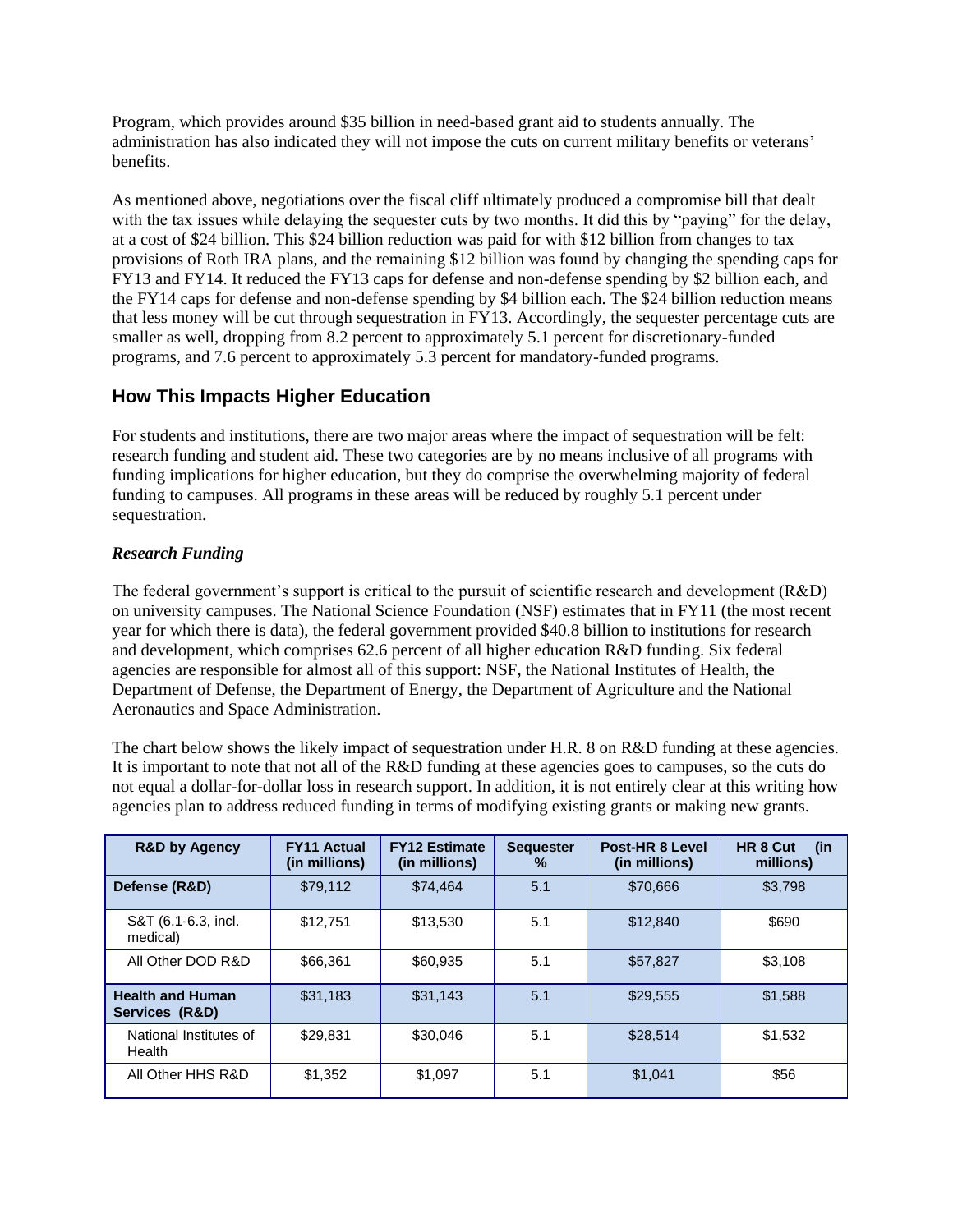| Energy (R&D)                                           | \$10,673  | \$11,019  | 5.1 | \$10,457  | \$562   |  |
|--------------------------------------------------------|-----------|-----------|-----|-----------|---------|--|
| Atomic Energy<br>Defense                               | \$4,081   | \$4,281   | 5.1 | \$4,063   | \$218   |  |
| Office of Science                                      | \$4,461   | \$4,463   | 5.1 | \$4,235   | \$228   |  |
| <b>Energy Programs</b>                                 | \$2,131   | \$2,275   | 5.1 | \$2,159   | \$116   |  |
| <b>NASA (R&amp;D)</b>                                  | \$9,099   | \$9,399   | 5.1 | \$8,920   | \$479   |  |
| <b>National Science</b><br><b>Foundation (R&amp;D)</b> | \$5,494   | \$5,614   | 5.1 | \$5,328   | \$286   |  |
| <b>Agriculture (R&amp;D)</b>                           | \$2,135   | \$2,331   | 5.1 | \$2,212   | \$119   |  |
| <b>Totals</b>                                          | \$137,696 | \$133,970 |     | \$127,138 | \$6,832 |  |

Source: AAAS

## *Student Aid*

Perhaps the most important aspect of sequestration concerns a program that won't be impacted by it. As mentioned above, the Pell Grant Program, which is the largest federal student aid program, is exempt from sequestration. No funding for Pell Grants will be reduced in FY 2013 as a result of sequestration. In addition, [recent estimates](https://www.cbo.gov/publication/43912?utm_source=feedblitz&utm_medium=FeedBlitzEmail&utm_content=812526&utm_campaign=0) by the Congressional Budget Office have shown Pell Grants as being fully funded at their maximum award level through FY 2013 as well as the next fiscal year (FY 2014).

For the other student aid programs, the impact is more direct. The chart below demonstrates what the H.R. 8 sequester cuts would mean for program funding. While it is difficult to determine precisely how an individual student will be impacted, the Student Aid Alliance has estimated that for high-need students, sequestration under the terms of H.R. 8 would mean a [loss of \\$765](http://saa.send-list.com/click/member/2008/3/) in academic year 2013-14. In addition, as part of the deal that delayed sequestration until March 1, the FY 2014 spending caps for discretionary funding (the category of funding that covers student aid) were further reduced by \$4 billion. This reduction will makes it increasingly difficult for program funding to be increased in future years.

| Post-HR 8 Sequester Cuts for Student Aid Programs (in millions) |                               |                                     |                                            |                                 |                                   |                          |                                 |                                     |                   |                      |
|-----------------------------------------------------------------|-------------------------------|-------------------------------------|--------------------------------------------|---------------------------------|-----------------------------------|--------------------------|---------------------------------|-------------------------------------|-------------------|----------------------|
| Program                                                         | <b>FY12</b><br><b>Funding</b> | <b>FY13 CR</b><br><b>Adjustment</b> | <b>Adjusted</b><br><b>Funding</b><br>Level | <b>HR8</b><br><b>Seq</b><br>Cut | Post-<br>HR <sub>8</sub><br>Level | <b>HR8</b><br>Cut<br>Amt | <b>BCA</b><br><b>Seq</b><br>Cut | Post-<br><b>BCA</b><br>Cut<br>Level | <b>BCA</b><br>Cut | Diff.<br>btw<br>cuts |
| <b>SEOG</b>                                                     | \$734                         | 0.612                               | \$738.49                                   | 5.1                             | \$701                             | \$38                     | 8.2                             | \$678                               | \$61              | \$23                 |
| <b>FWS</b>                                                      | \$977                         | 0.612                               | \$982.98                                   | 5.1                             | \$933                             | \$50                     | 8.2                             | \$902                               | \$81              | \$30                 |
| <b>TRIO</b>                                                     | \$840                         | 0.612                               | \$845.14                                   | 5.1                             | \$802                             | \$43                     | 8.2                             | \$776                               | \$69              | \$26                 |
| <b>GEAR</b><br>UP                                               | \$302                         | 0.612                               | \$303.85                                   | 5.1                             | \$288                             | \$15                     | 8.2                             | \$279                               | \$25              | \$9                  |
| <b>GANN</b>                                                     | \$31                          | 0.612                               | \$31.19                                    | 5.1                             | \$30                              | \$2                      | 8.2                             | \$29                                | \$3               | \$1                  |
| <b>Total</b>                                                    |                               |                                     |                                            |                                 |                                   | \$148                    |                                 |                                     | \$238             | \$90                 |